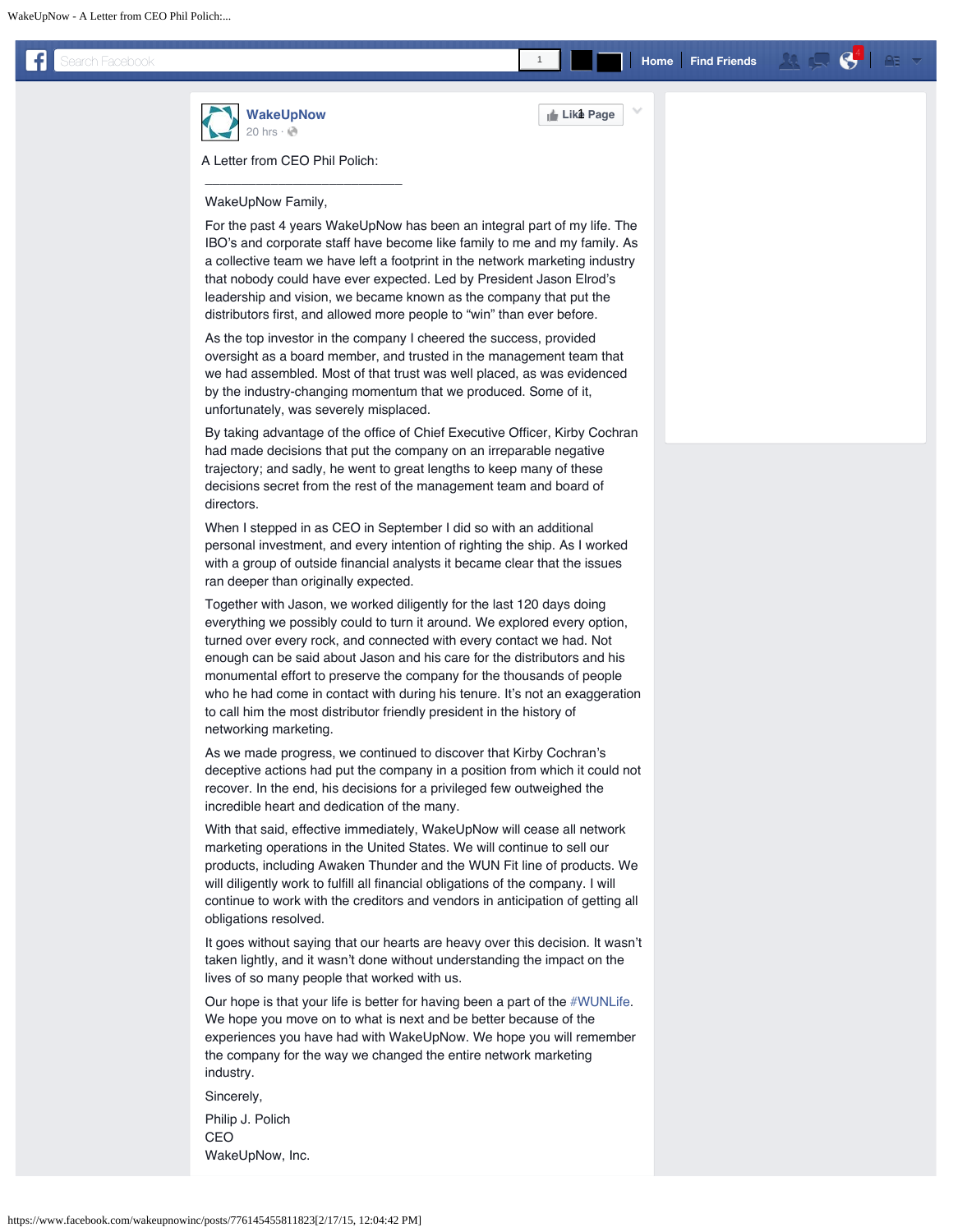| $Like \cdot$ Comment $\cdot$ Share                                                                                                                                                                                                                                                                                                      |         |
|-----------------------------------------------------------------------------------------------------------------------------------------------------------------------------------------------------------------------------------------------------------------------------------------------------------------------------------------|---------|
| Johnny Schaefer and 268 others like this.<br>Top Comments ▼                                                                                                                                                                                                                                                                             |         |
| $\leftrightarrow$ 70 shares                                                                                                                                                                                                                                                                                                             |         |
|                                                                                                                                                                                                                                                                                                                                         | $\circ$ |
| David Rainey Sad to hear but I'm good as long as I can cont to get my<br>Thunder and other products $\mathbf{u}$ .<br>Like Reply $\bigcirc$ 11 $\cdot$ 20 hrs                                                                                                                                                                           |         |
| Michelle Fletter Hats off to WakeUpNow! My heart is not changing at all as I<br>much love WUN and WUNLife! Thank you for taught me to be a great leader<br>and being entrepreneur I sure enjoyed!<br>Like Reply $\bigoplus$ 9 · 20 hrs                                                                                                  |         |
| <b>Chris Bills</b> #Wunlove! III never forget the times, thanks Phil and Jason and<br>the rest of the team who wanted what was right and honest!<br>Like Reply $\bigoplus$ 9 · 20 hrs                                                                                                                                                   |         |
| Cameron Williams Weeeelp, stuff we already knew, but It's cool<br>#WUNLife<br>See More Thanks for the opportunity<br>Like Reply $\Box$ 7 · 20 hrs                                                                                                                                                                                       |         |
| Larry Christian what about my TAX RETURNS?<br>Like · Reply · 23 · 20 hrs<br>$\leftrightarrow$ 4 Replies $\cdot$ 2 hrs                                                                                                                                                                                                                   |         |
| Davie Olivo When you say you will continue to sell your products does that<br>still include everything that the explore and wunlife packages had? Will people<br>still be able to take advantage of taxbot, wunfinance, wunspeak, and etc?<br>Like Reply $\Box$ 5 $\cdot$ 19 hrs                                                        |         |
| Dashaun Stallworth Just Happy i can buy thunder<br>Like · Reply · <u>••</u> 5 · 20 hrs                                                                                                                                                                                                                                                  |         |
| Melvin Osorio Youre a big person Phil Polich with Jason. Wakeup was<br>wonderful for us. Thanks for all<br>Like · Reply · <sup>1</sup> 4 · 20 hrs                                                                                                                                                                                       |         |
| Torace McGuire Was a great opportunity<br>Like Reply $\bigcirc$ 2 20 hrs                                                                                                                                                                                                                                                                |         |
| Michael Medeiros If anyone wants to Join a solid Network marketing<br>company Publicly traded for 18 years Message me!<br>Like Reply $\Box$ 1 · 15 hrs                                                                                                                                                                                  |         |
| $\leftrightarrow$ 1 Reply                                                                                                                                                                                                                                                                                                               |         |
| <b>Rico Anderton #WUNLove</b><br>Like Reply $\bigcirc$ 1 · 20 hrs                                                                                                                                                                                                                                                                       |         |
| <b>Mario Butler Lind Entra</b><br>Like Reply $\Box$ 1 · 18 hrs                                                                                                                                                                                                                                                                          |         |
| Sid Reisner Thanks Phil! All the best!<br>Like · Reply · <u>1</u> 1 · 19 hrs                                                                                                                                                                                                                                                            |         |
| <b>Coston Avilez #wunlove</b><br>Like Reply $\Box$ 1 · 19 hrs                                                                                                                                                                                                                                                                           |         |
| Brian Johnson Well, I am grateful to WUN reawakening my desire for the<br>time freedom and financial freedom that network marketing can bring. Seeds<br>were planted, and we're moving forward.<br>Like Reply $\bigcirc$ 1 · 12 hrs                                                                                                     |         |
| Marcus Djhidef Buckley Thanks for the closer!!<br>Like · Reply · 0 1 · 19 hrs                                                                                                                                                                                                                                                           |         |
| Mike Biering Sad news for sure. But what a stand up way to go public with<br>something that's not very easy to talk about.<br>Like Reply $\bigoplus$ 1 · 17 hrs                                                                                                                                                                         |         |
| Larry L Leath Hey Phil, I would love to sell Thunder and Wunfit!<br>Like Reply $\bigoplus$ 1 · 19 hrs                                                                                                                                                                                                                                   |         |
| Jonathan Andrés Gómez Ramos Una verdadera revolución, una<br>combinación única surgida del corazón de visionarios, apasionados,<br>empáticos y solidarios; Gracias por sembrar alas en nuestras espaldas, por<br>revivir la fe en la industria, por señalar caminos que se dirigen a la unión, el<br>See More<br><b>See Translation</b> |         |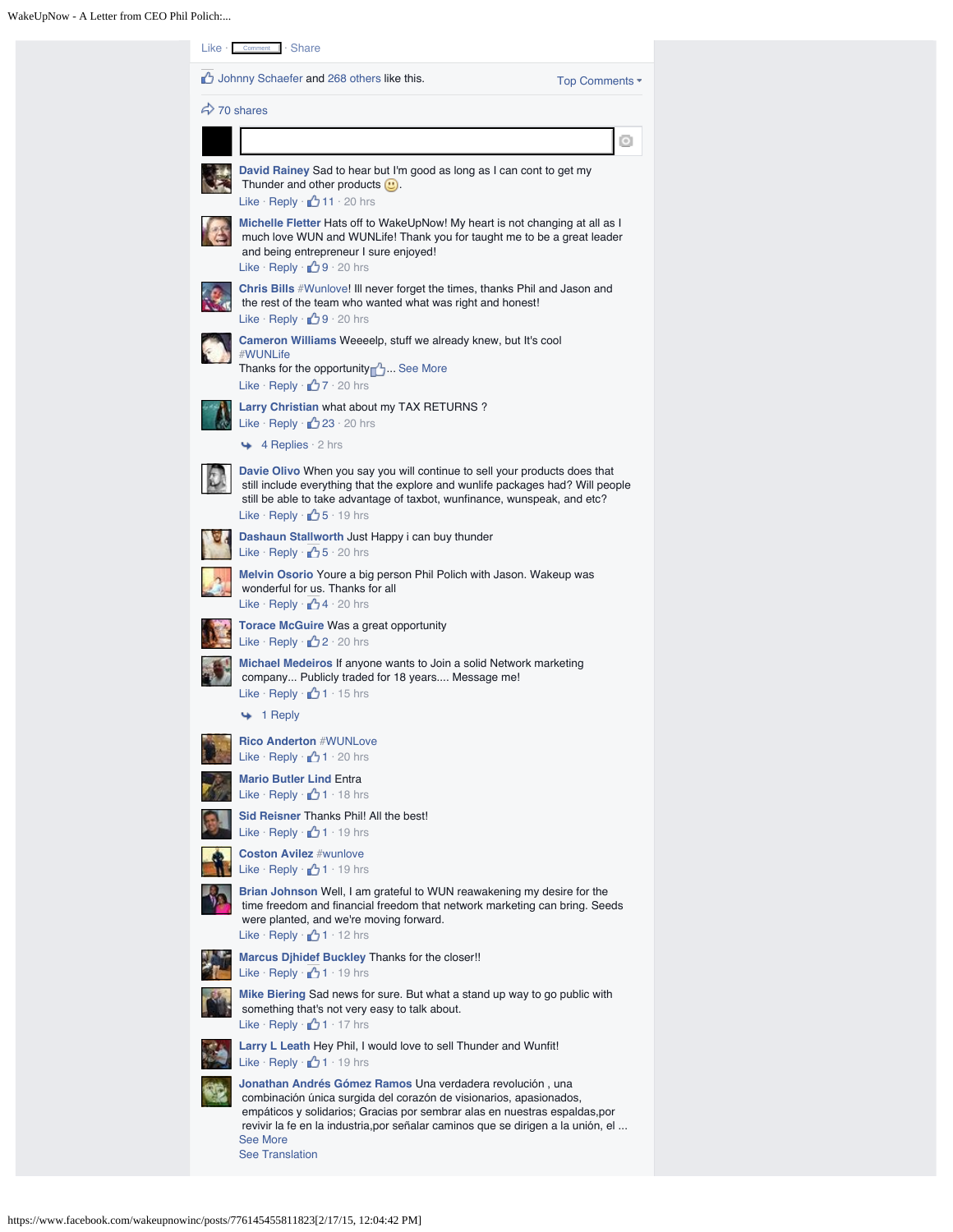WakeUpNow - A Letter from CEO Phil Polich:...